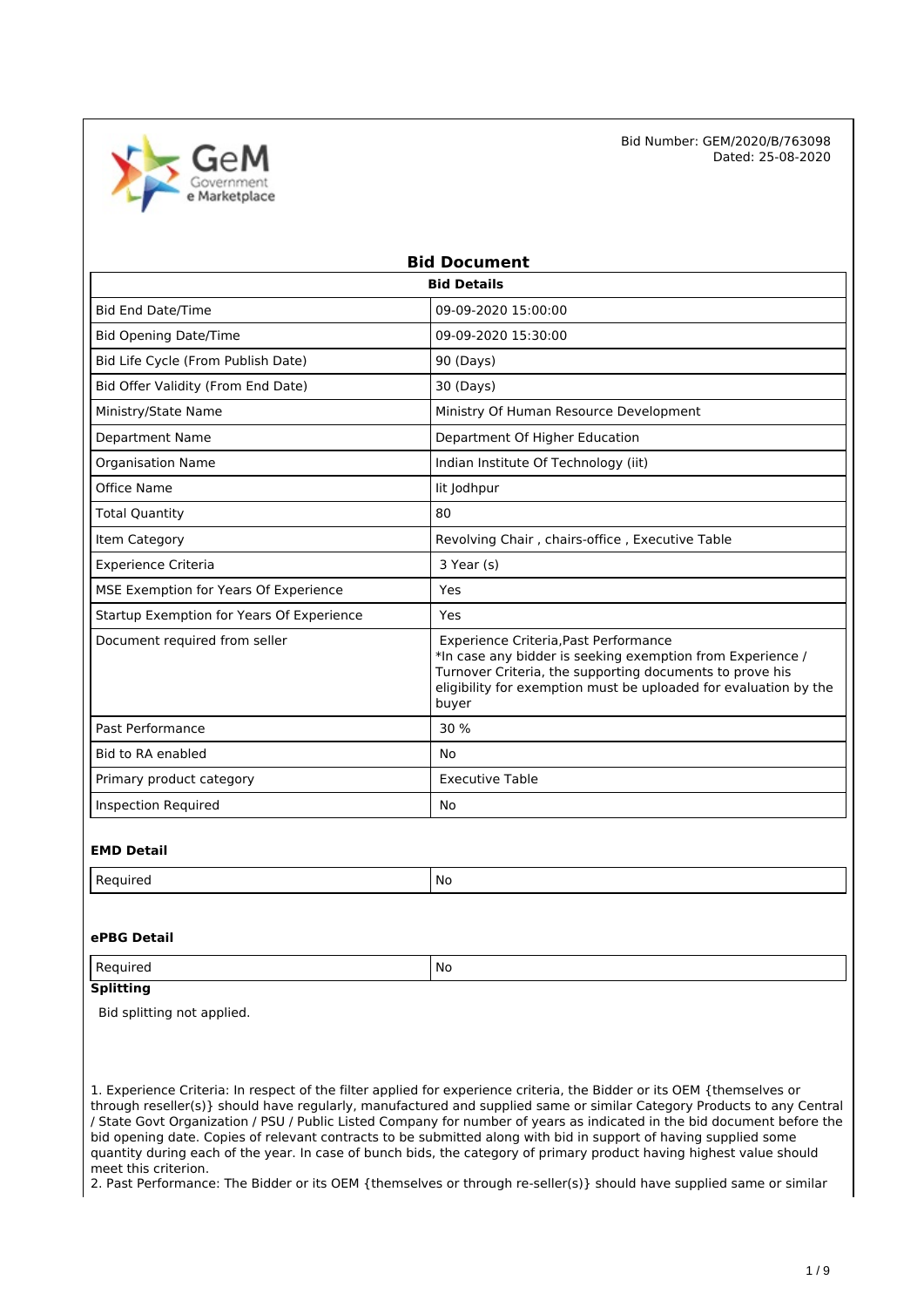Category Products for 30% of bid quantity, in at least one of the last three years before the bid opening date to any Central / State Govt Organization / PSU / Public Listed Company. Copies of relevant contracts (proving supply of cumulative order quantity in any one year) to be submitted along with bid in support of quantity supplied in the relevant year. In case of bunch bids, the category related to primary product having highest bid value should meet this criterion.

## **Revolving Chair ( 20 pieces )**

#### **Technical Specifications**

#### [\\* As per GeM Category Specification](https://bidplus.gem.gov.in/bidding/bid/showCatalogue/TtrKgR5TxiY-cBpgwlH2ZPVJJo0M_zTcuzOUsOMxH0o)

| <b>Specification</b> | <b>Specification Name</b>                                                 | <b>Values</b>                                                                    | <b>Bid Requirement</b><br>(Allowed Values)                                              |
|----------------------|---------------------------------------------------------------------------|----------------------------------------------------------------------------------|-----------------------------------------------------------------------------------------|
| <b>MATERIAL</b>      | <b>Pedestal Base</b>                                                      | , Nylon Base With Nylon<br>Twin Caster Wheels<br>Minimum Of 50-70 Mm<br>Diameter | , Nylon Base With Nylon<br><b>Twin Caster Wheels</b><br>Minimum Of 50-70 Mm<br>Diameter |
|                      | Arm Material                                                              | MS covered with PU top                                                           | MS covered with PU top                                                                  |
|                      | seat material                                                             | pressed and moulded<br>plywood with polypropylene<br>cover                       | pressed and moulded<br>plywood with polypropylene<br>cover                              |
|                      | Density of PU foam used<br>in seat KG per Cu Meter<br>$(+/- 3)$           | 55                                                                               | $\ast$                                                                                  |
|                      | Density of PU foam used<br>in backrest in KG per Cu<br>Meter $(+/- 3)$    | <b>NA</b>                                                                        | $\ast$                                                                                  |
|                      | <b>Material of Fabric</b><br><b>Back Cover / Material</b><br>for Backrest | mesh fabric                                                                      | mesh fabric                                                                             |
|                      | <b>Material of Fabric of</b><br><b>Seat Cover</b>                         | 100% polyester fabric                                                            | 100% polyester fabric                                                                   |
|                      | GSM/Thickness of fabric<br>±5%(Gram/Square<br>meter)                      | 250 gram                                                                         | $\ast$                                                                                  |
| <b>GENERAL</b>       | <b>Chair Type</b>                                                         | 360 degree swivel with<br>syncro adjustment                                      | 360 degree swivel with<br>syncro adjustment                                             |
|                      | <b>Tilt Tension Adjustment</b>                                            | <b>Yes</b>                                                                       | $\ast$                                                                                  |
|                      | Height Adjustment ±<br>5(mm)                                              | up to 90 mm                                                                      | up to 90 mm                                                                             |
|                      | Arm                                                                       | With                                                                             | With                                                                                    |
|                      | <b>Type of backrest</b><br>support                                        | Backrest With Adjustable<br>Lumber Support                                       | Backrest With Adjustable<br>Lumber Support                                              |
|                      | <b>Arm Type</b>                                                           | Adjustable                                                                       | Adjustable                                                                              |
|                      | Colour of Fabric for Seat<br>and Backrest                                 | As per Buyer's choice                                                            | $\ast$                                                                                  |
|                      | <b>Ergonomic Seat</b><br><b>Design</b>                                    | Yes                                                                              | Yes                                                                                     |
|                      | <b>Back type</b>                                                          | push back                                                                        | push back                                                                               |
|                      | Backrest is made of two<br>pcs injection moulded<br>frame                 | Backrest is made of two pcs<br>injection moulded frame                           |                                                                                         |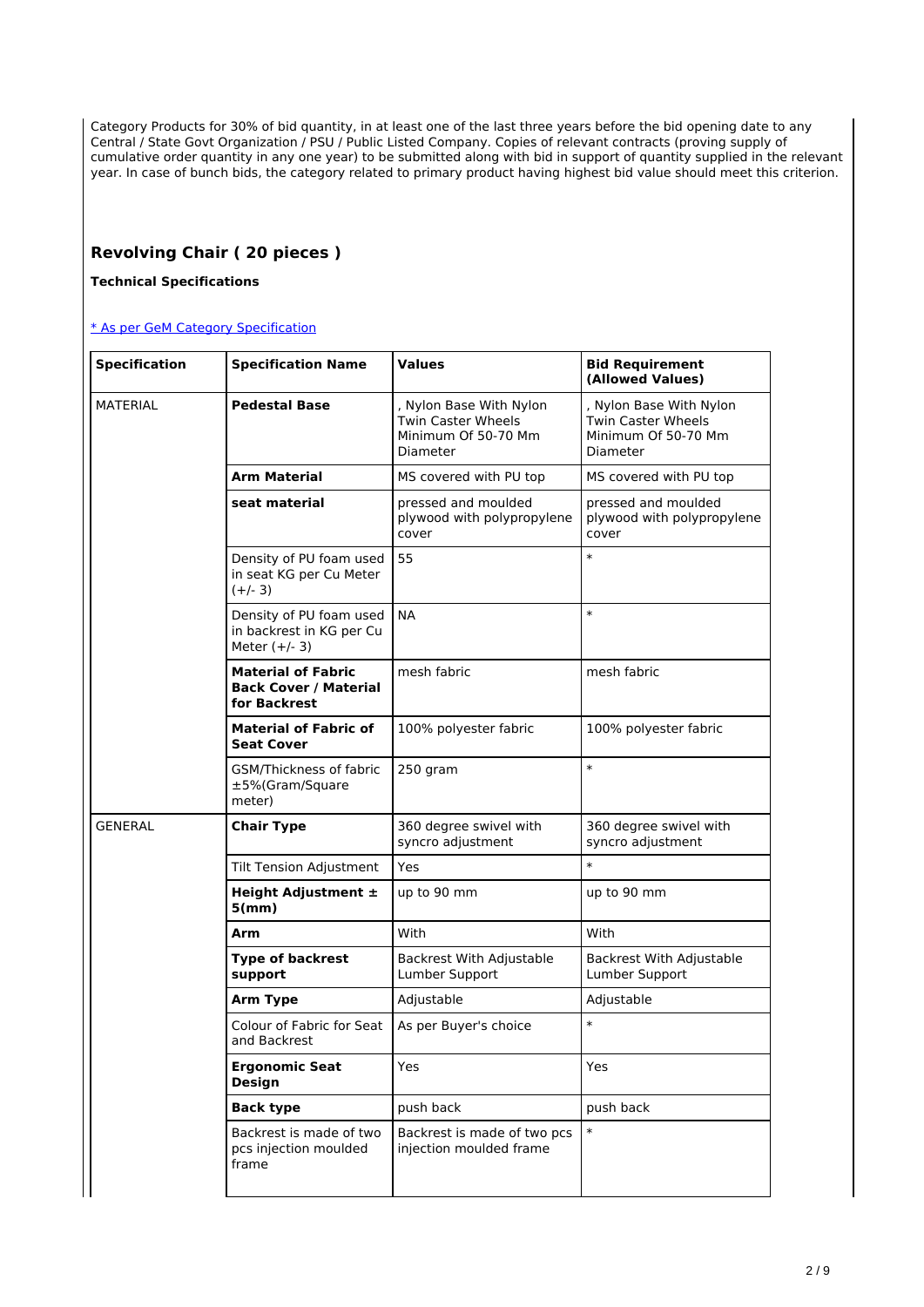|                      | backrest has separate<br>adjustable headrest                                                   | No                    | No                    |
|----------------------|------------------------------------------------------------------------------------------------|-----------------------|-----------------------|
|                      | Seat type                                                                                      | fixed                 | fixed                 |
|                      | Seat is curved                                                                                 | Yes                   | $\ast$                |
|                      | Locking mechanism                                                                              | Yes                   | $\ast$                |
|                      | Type of locking                                                                                | upright locking       | $\ast$                |
|                      | <b>Number of arm</b><br>movement                                                               | 2(up & down)          | 2(up & down)          |
|                      | <b>Lumber support</b>                                                                          | external & adjustable | external & adjustable |
| <b>DIMENSION</b>     | <b>Overall Chair Height</b><br>±15mm                                                           | 950                   | 950                   |
|                      | <b>Backrest Height</b><br>±15mm                                                                | 500                   | 500.0                 |
|                      | <b>Backrest Width</b><br>±10mm                                                                 | 440                   | 440.0                 |
|                      | Seat Height ±15 mm                                                                             | 450                   | 450                   |
|                      | Seat Width $\pm 10$ mm                                                                         | 480                   | 480                   |
|                      | Seat Depth ±10 mm                                                                              | 440                   | 440.0                 |
|                      | <b>Thickness of MS Plate</b><br>Joining the under<br>structure with Seat                       | 2.2                   | 2.2                   |
|                      | <b>Thickness of Plywood</b><br>used in Seat $\pm 1$ (mm)                                       | $12 \text{ mm}$       | $12 \text{ mm}$       |
|                      | <b>Thickness of Plywood</b><br>used in Backrest $\pm$<br>$1$ (mm)                              | N.A                   | N.A                   |
|                      | Padestal Size (Diameter<br>in mm) $+/- 10$ mm                                                  | 650                   | $\ast$                |
|                      | <b>Thickness of</b><br><b>Polyurethane Foam</b><br><b>Used in Seat in mm</b><br>$(+/- 2 mm)$   | 45 mm                 | 45 mm                 |
|                      | <b>Thickness of</b><br><b>Polyurethane Foam</b><br><b>Used in Backrest IN</b><br>MM (+/- 2 MM) | N.A                   | N.A                   |
| <b>WARANTEE</b>      | <b>Warrantee period in</b><br>number of years                                                  | 1-year                | 1-year                |
| <b>CERTIFICATION</b> | Test reports to be<br>furnished to buyer on<br>demand                                          | <b>YES</b>            | <b>YES</b>            |
|                      | <b>BIFMA Certification</b>                                                                     | NO.                   | <b>NO</b>             |
|                      | <b>OEM of offered</b><br>product is ISO<br>9001:2015 certified                                 | <b>YES</b>            | <b>YES</b>            |
|                      | <b>OEM of offered</b><br>product is ISO<br>14001:2015 certified                                | <b>YES</b>            | <b>YES</b>            |
|                      | <b>OEM of offered</b><br>product is ISO<br>18001:2007 certified                                | <b>YES</b>            | <b>YES</b>            |
|                      | <b>Green guard</b><br>certification                                                            | NO.                   | <b>NO</b>             |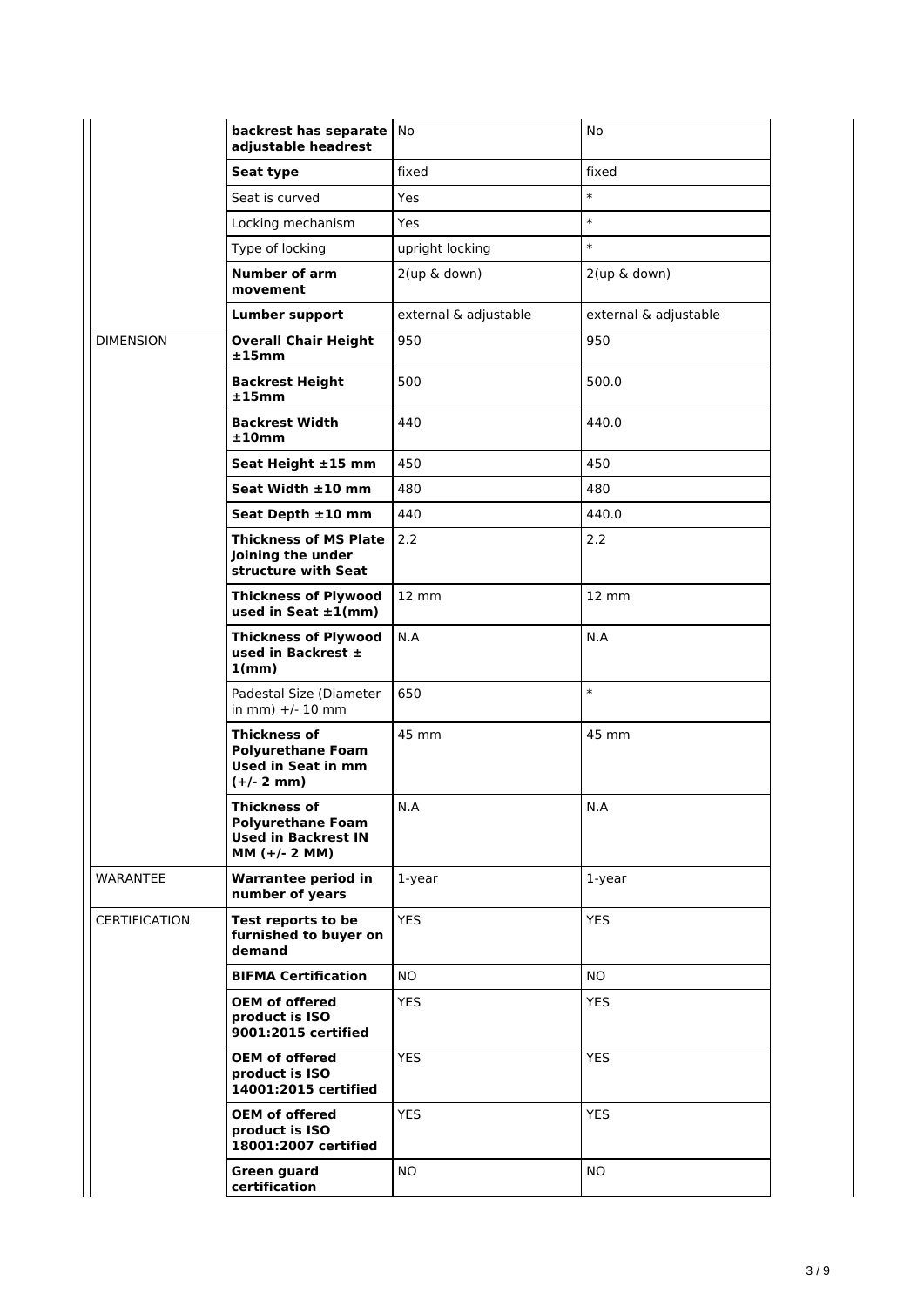|                                                                      |  | Nint<br>AIVLa |  | <b>NO</b> |  |
|----------------------------------------------------------------------|--|---------------|--|-----------|--|
| I in bold are the Golden Parameters.<br>* Specifications highlighted |  |               |  |           |  |

 \* Bidders may note that In respect of non-golden Parameters, the specifications 'Values' chosen by Buyer will generally be preferred over 'Bid requirement ( allowed Values) by the Buyer.

### **Additional Specification Documents**

### **Consignees/Reporting Officer and Quantity**

| S.No. | Consignee/Reporting<br>Officer | Address                                                                                   | Quantity | Delivery Days |
|-------|--------------------------------|-------------------------------------------------------------------------------------------|----------|---------------|
|       | Sharad Srivastava              | 342037, Indian Institute of<br>Technology Jodhpur Karwad<br>Nagaur Road Jodhpur Rajasthan | 20       | 15            |

## **Chairs-office ( 40 pieces )**

### **Technical Specifications**

### [\\* As per GeM Category Specification](https://bidplus.gem.gov.in/bidding/bid/showCatalogue/Wopx957zmLEcdS5egpC8KdxHoLy7WqZ8FsDPnB5sYzA)

| <b>Specification</b> | <b>Specification Name</b>                                                                        | <b>Values</b>          | <b>Bid Requirement</b><br>(Allowed Values) |
|----------------------|--------------------------------------------------------------------------------------------------|------------------------|--------------------------------------------|
| <b>MATERIAL</b>      | <b>Type of material</b><br>(other then wood)<br>used in Polythene<br>cane Chair                  | hot pressed board      | hot pressed board                          |
|                      | <b>Material of Fabric</b><br><b>Back Cover</b>                                                   | leatherite             | leatherite                                 |
|                      | Thickness of Plywood<br>used in Backrest IN MM<br>$(\pm 1$ mm)                                   | $12 \, \text{mm}$      | $\ast$                                     |
|                      | <b>Frame Material</b>                                                                            | chrome on MS           | chrome on MS                               |
|                      | Density of Polyurethane<br>Foam Used in Seat $\pm 2$<br>(Kg/Cub M)                               | 40 Kg/Cub.M            | $\ast$                                     |
|                      | <b>Material of Fabric of</b><br><b>Seat Cover</b>                                                | black leatherite       | black leatherite                           |
|                      | Density of Polyurethane<br>Foam Used in Backrest<br>$\pm 2$ (Kg/Cub M)                           | 40 Kg/Cub.M            | $\ast$                                     |
|                      | <b>Thickness of Plywood</b><br>used in Seat $\pm 1$ (mm)                                         | $12 \, \text{mm}$      | $12 \, \text{mm}$                          |
|                      | <b>GSM/Thickness of</b><br>Fabric $±5$ (Gram per<br>Sq Meter)                                    | 250 Gram per Sq Meter  | 250 Gram per Sq Meter                      |
|                      | <b>Arm Material</b>                                                                              | Polypropelene on metal | Polypropelene on metal                     |
|                      | <b>Thickness of</b><br><b>Polyurethane Foam</b><br><b>Used in Backrest IN</b><br>$MM (+/- 3 mm)$ | 50 mm                  | 50 mm                                      |
|                      | <b>Thickness of</b><br><b>Polyurethane Foam</b><br><b>Used in Seat IN MM</b><br>$(+/- 3 mm)$     | 50 mm                  | 50 mm                                      |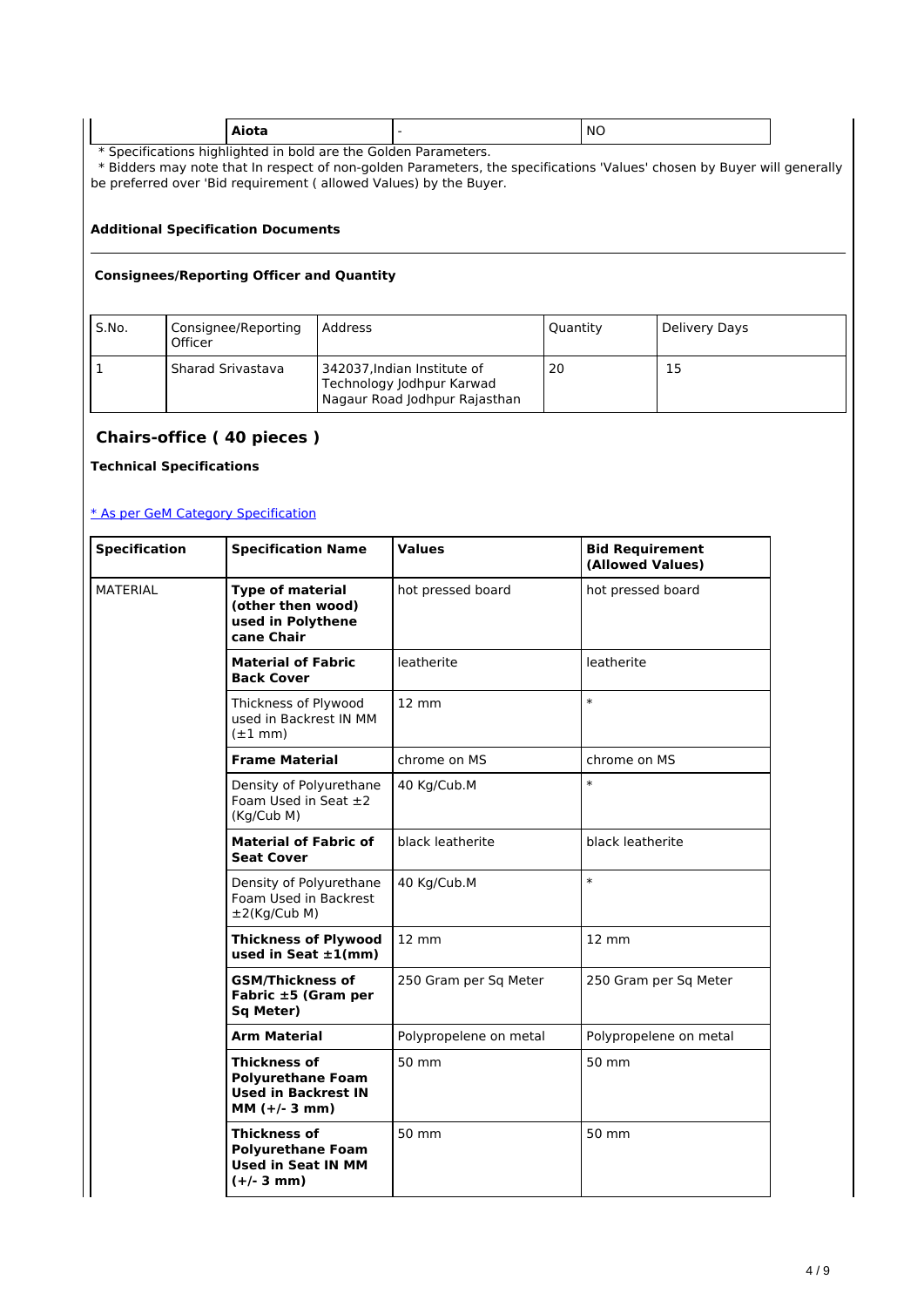|                            | Shoe Type                                                       | nylon rubber                     | $\ast$                           |
|----------------------------|-----------------------------------------------------------------|----------------------------------|----------------------------------|
| <b>GENERIC</b>             | Conformity to Indian<br>Standard IS 3499<br>(Part-1) Latest     | Yes                              | $\ast$                           |
|                            | <b>Chair Type</b>                                               | <b>With Arms</b>                 | With Arms                        |
|                            | <b>Type of Seat and</b><br><b>Backrest</b>                      | Padded with Polyurethane<br>Foam | Padded with Polyurethane<br>Foam |
|                            | <b>Frame Type</b>                                               | Cantilever                       | Cantilever                       |
|                            | <b>Castors</b>                                                  | Without                          | Without                          |
| <b>DIMENSION</b>           | <b>Size of Material (mm)</b>                                    | 14 SWG 25 mm round pipe          | 14 SWG 25 mm round pipe          |
|                            | <b>Chair Height</b><br>$±15$ (mm)                               | 890 mm                           | 890 mm                           |
|                            | Seat Depth $\pm 10$ (mm)                                        | 450 mm                           | 450 mm                           |
|                            | Seat Width $\pm 10$ (mm)                                        | 400mm-500mm                      | 400mm-500mm                      |
|                            | <b>Seat Height IN MM</b><br>$±5$ (mm)                           | 480                              | 480                              |
|                            | <b>Backrest Width</b><br>$±10$ (mm)                             | 450 mm                           | 450 mm                           |
|                            | <b>Backrest Height</b><br>±10(mm)                               | 500 mm                           | 500 mm                           |
|                            | Arm Length ±5(mm)                                               | 300 mm                           | 300 mm                           |
|                            | Arm Width $\pm 2$ (mm)                                          | 45mm-50mm                        | 45mm-50mm                        |
| <b>COLOUR &amp; FINISH</b> | Colour of Fabric for Seat<br>and Backrest                       | black                            | $\ast$                           |
|                            | <b>Paint Type</b>                                               | chrome                           | chrome                           |
|                            | <b>Colour of Paint</b>                                          | As per Buyer's choice            | $\ast$                           |
| <b>CERTIFICATION</b>       | Polythene cane<br>conforming to Type-1 of<br>IS 5378 /1994      | NO.                              | $\ast$                           |
|                            | Test reports to be<br>furnished to buyer on<br>demand           | <b>NO</b>                        | NO.                              |
|                            | <b>BIFMA certification</b>                                      | NO.                              | NO.                              |
|                            | <b>OEM of offered</b><br>product is ISO<br>9001:2015 certified  | <b>YES</b>                       | <b>YES</b>                       |
|                            | <b>OEM of offered</b><br>product is ISO<br>14001:2015 certified | NO.                              | NO.                              |
|                            | <b>OEM of offered</b><br>product is ISO<br>18001:2007 certified | NO.                              | NO.                              |
| <b>WARRANTY</b>            | <b>Warranty period in</b><br>number of years                    | $\mathbf{1}$                     | $\mathbf{1}$                     |

\* Specifications highlighted in bold are the Golden Parameters.

 \* Bidders may note that In respect of non-golden Parameters, the specifications 'Values' chosen by Buyer will generally be preferred over 'Bid requirement ( allowed Values) by the Buyer.

**Additional Specification Documents**

**Consignees/Reporting Officer and Quantity**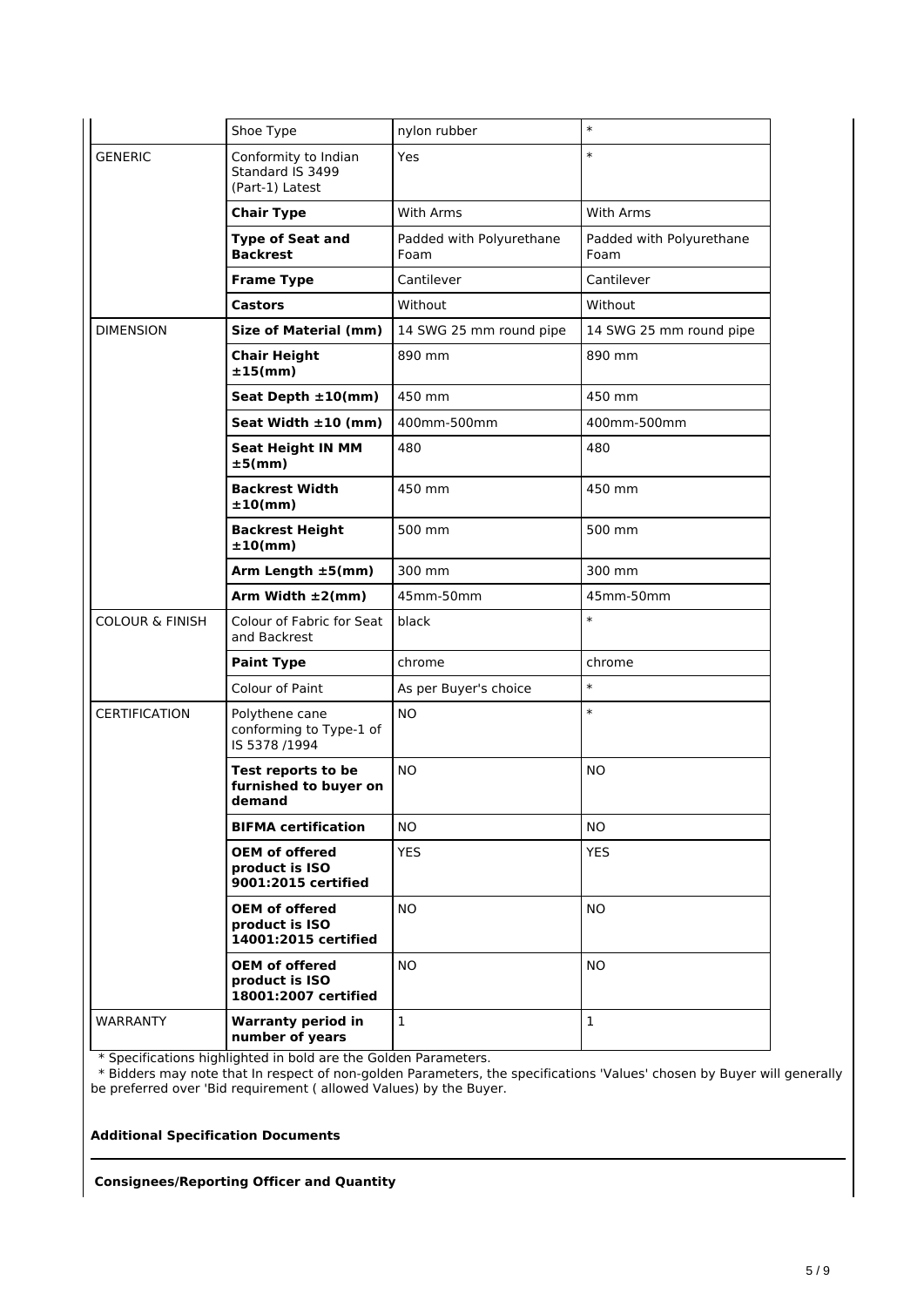| S.No. | Consignee/Reporting<br>Officer | l Address                                                                                 | Quantity | Delivery Days |
|-------|--------------------------------|-------------------------------------------------------------------------------------------|----------|---------------|
|       | Sharad Srivastava              | 342037, Indian Institute of<br>Technology Jodhpur Karwad<br>Nagaur Road Jodhpur Rajasthan | 40       | 15            |

# **Executive Table ( 20 pieces )**

# **Technical Specifications**

[\\* As per GeM Category Specification](https://bidplus.gem.gov.in/bidding/bid/showCatalogue/BicjUYr-weqNRsQLzz05MldCjlniJhPBQTjPLHs1sts)

| <b>Specification</b> | <b>Specification Name</b>                           | <b>Values</b>                                                                                                     | <b>Bid Requirement</b><br>(Allowed Values)                                                                        |
|----------------------|-----------------------------------------------------|-------------------------------------------------------------------------------------------------------------------|-------------------------------------------------------------------------------------------------------------------|
| <b>GENERIC</b>       | Mode of supply                                      | Knocked Down To Be<br>Assembled At Consignee<br>Site By The Seller                                                | Knocked Down To Be<br>Assembled At Consignee<br>Site By The Seller                                                |
|                      | Frame type                                          | Free standing                                                                                                     | $\ast$                                                                                                            |
|                      | Understructure of table                             | Gable end and modesty<br>panel                                                                                    | $\ast$                                                                                                            |
|                      | <b>Storage provided</b>                             | Both side                                                                                                         | Both side                                                                                                         |
|                      | <b>Keyboard tray</b>                                | Provided                                                                                                          | Provided                                                                                                          |
|                      | Foot rest                                           | Provided                                                                                                          | Provided                                                                                                          |
| <b>MATERIAL</b>      | <b>Table top Material</b>                           | MDF board of grade SBG II<br>of IS 12406/Latest                                                                   | MDF board of grade SBG II<br>of IS 12406/Latest                                                                   |
|                      | Gable end and<br>modesty panel<br>material          | Flat single layer<br>prelaminated MDF board<br>conforming to having<br>designation PLMDF-23 of IS<br>14587/Latest | Flat single layer<br>prelaminated MDF board<br>conforming to having<br>designation PLMDF-23 of IS<br>14587/Latest |
|                      | <b>Leg Material</b>                                 | Other wood                                                                                                        | Other wood                                                                                                        |
| <b>MISC</b>          | Table top long sides                                | Edge to be banded with PVC<br>tape of 2mm thick with the<br>help of hot melt glue                                 | $\ast$                                                                                                            |
|                      | Table top plain sides                               | Edge to be banded with PVC<br>tape of 2mm thick with the<br>help of hot melt glue                                 | $\ast$                                                                                                            |
|                      | Gable end and modesty<br>panel plain side           | Edge to be banded with PVC<br>tape of 2mm thick with the<br>help of hot melt glue                                 | $\ast$                                                                                                            |
|                      | Number of buffers<br>provided                       | 4 Nos. at bottom                                                                                                  | $\ast$                                                                                                            |
| <b>DIMENSION</b>     | Thickness of table top<br>$±2$ mm                   | 38                                                                                                                | 38.0                                                                                                              |
|                      | Thickness of gable end<br>and modesty panel<br>±2mm | 19                                                                                                                | $\ast$                                                                                                            |
|                      | Length of table top<br>$±10$ mm                     | 1800                                                                                                              | 1800.0                                                                                                            |
|                      | Depth of table $\pm 10$<br>mm                       | 900                                                                                                               | 900.0                                                                                                             |
|                      | Height of table $\pm 10$<br>mm                      | 750                                                                                                               | 750.0                                                                                                             |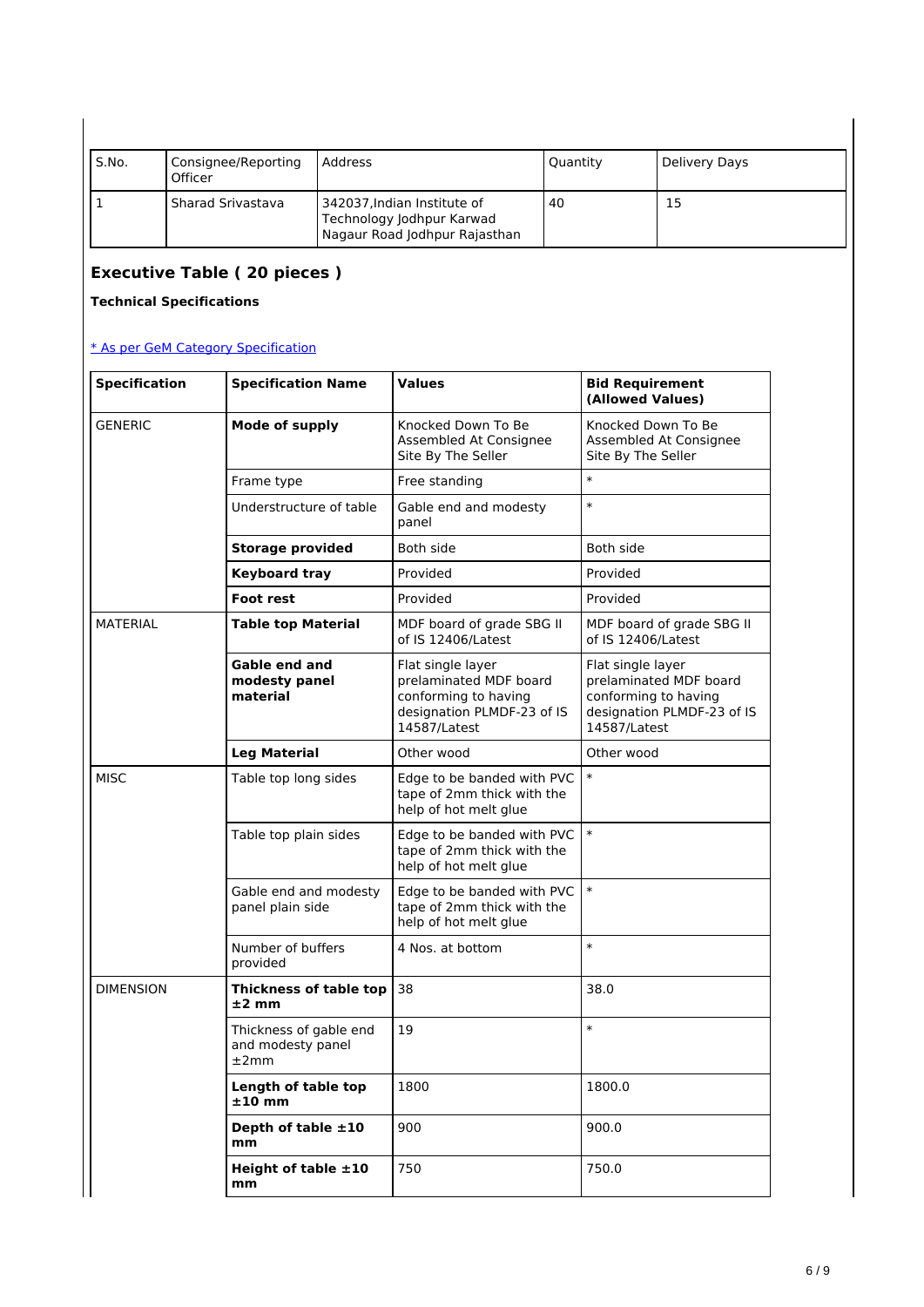|                      | <b>Dimension of</b><br>$leg(mmXmm) \pm 5mm$                                | 50mmX50mm                                                                                                         | 50mmX50mm        |
|----------------------|----------------------------------------------------------------------------|-------------------------------------------------------------------------------------------------------------------|------------------|
| <b>STORAGE UNIT</b>  | <b>Number of Storage</b><br>unit provided                                  | Double storage                                                                                                    | Double storage   |
|                      | Width of storage unit<br>±10mm                                             | 450mm                                                                                                             | $\ast$           |
|                      | Depth of storage unit in<br>$mm(\pm10mm)$                                  | 900                                                                                                               | $\ast$           |
|                      | Height of smallest<br>storage unit ±5mm                                    | 100mm                                                                                                             | $\ast$           |
|                      | Height of medium<br>storage unit ±5mm                                      | 150mm                                                                                                             | $\ast$           |
|                      | Height of largest storage<br>unit $±5mm$                                   | 255mm                                                                                                             | $\ast$           |
| <b>KEYBOARD TRAY</b> | Type of keyboard tray                                                      | MDF board keyboard tray                                                                                           | $\ast$           |
|                      | Material of keyboard<br>tray and Right angle L-<br>type supporting bracket | Flat single layer MDF board<br>of grade SBG II of IS<br>12406/Latest                                              | $\ast$           |
|                      | Keyboard adjustablity                                                      | underdesk keyboard arm                                                                                            | $\ast$           |
|                      | fixing of supporting<br>bracket                                            | With telescopic                                                                                                   | $\ast$           |
|                      | Length of telescopic<br>channe±10mm                                        | 200 <sub>mm</sub>                                                                                                 | $\ast$           |
|                      | Average weight of<br>telescopic channel<br>±50Gms                          | 300Gms per set                                                                                                    | $\ast$           |
|                      | Keyboard front<br>width±10mm                                               | 600mm                                                                                                             | $\ast$           |
|                      | Keyboard depth±10mm                                                        | 350mm                                                                                                             | $\ast$           |
|                      | Keyboard height±10mm                                                       | 100mm                                                                                                             | $\ast$           |
|                      | Finish of exposed edges<br>of keyboard tray                                | To be banded with<br>0.5-1.0mm thick PVC tape<br>with the help of hot melt<br>glue                                | $\ast$           |
|                      | Material thickness of<br>keyboard tray ±1mm                                | 12mm                                                                                                              | $\ast$           |
| <b>FOOTREST</b>      | Material of footrest                                                       | Flat single layer<br>prelaminated MDF board<br>conforming to having<br>designation PLMDF-22 of IS<br>14587/Latest | $\ast$           |
|                      | Length of footrest<br>±10mm                                                | 600mm                                                                                                             | $\ast$           |
|                      | Depth of footrest<br>±10mm                                                 | 350mm                                                                                                             | $\ast$           |
|                      | Height of footrest<br>±10mm                                                | 125mm,75mm                                                                                                        | $\ast$           |
|                      | Finish of exposed edges                                                    | To be banded with<br>0.5-1.0mm thick PVC tape<br>with the help of hot melt<br>glue                                | $\ast$           |
|                      | <b>Material thickness of</b><br>footrest $\pm 2$ mm                        | 19 <sub>mm</sub>                                                                                                  | 19 <sub>mm</sub> |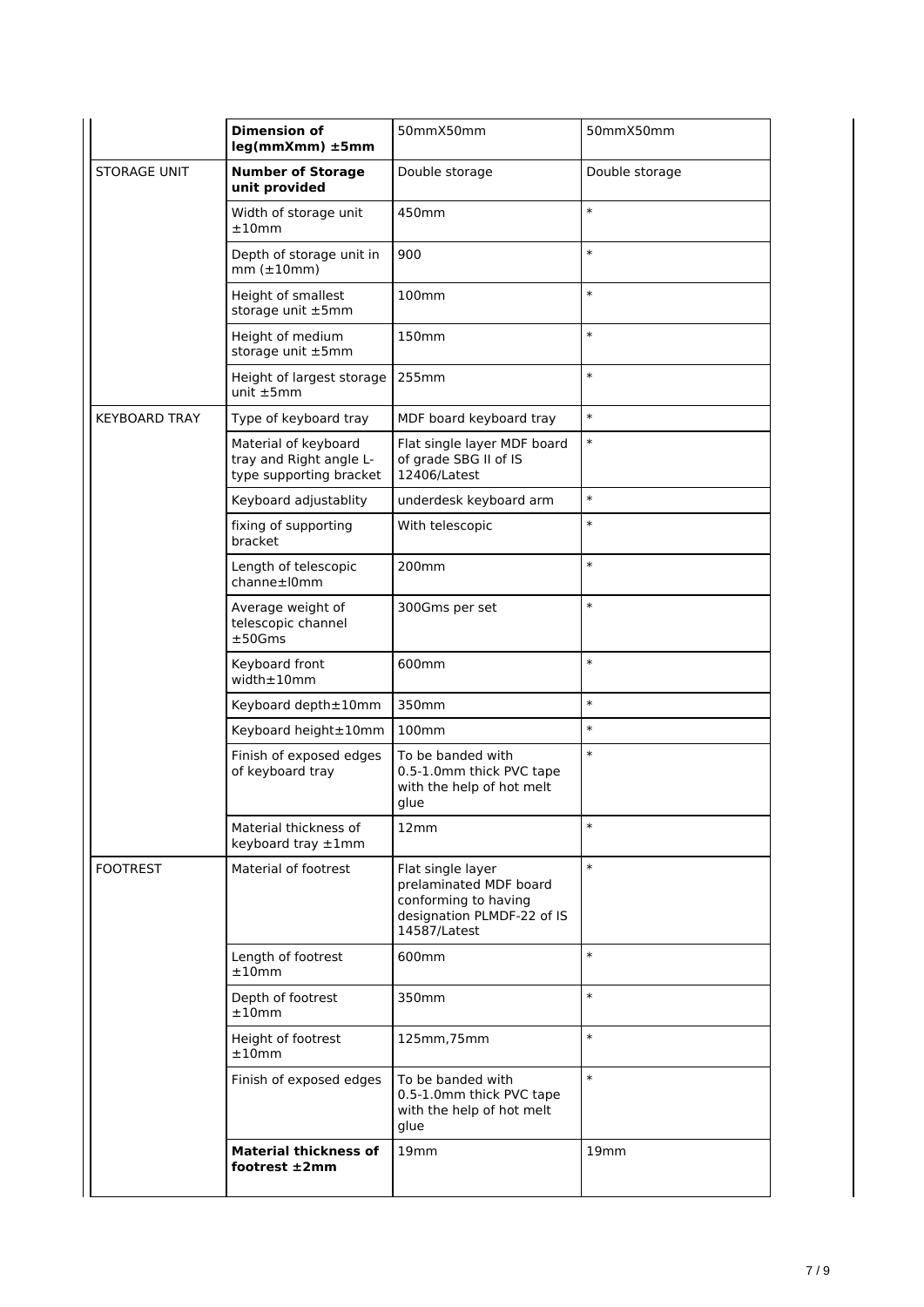| <b>COLOUR &amp; FINISH</b> | Table top finish                                                | Laminate in colour with<br>matt finish 0.6-0.8mm<br>thickness of type S,F or P<br>having index no.3.2.3<br>conforming to IS<br>2046/Latest with having<br>balancing laminate of<br>0.5mm thick on other side | $\ast$     |
|----------------------------|-----------------------------------------------------------------|--------------------------------------------------------------------------------------------------------------------------------------------------------------------------------------------------------------|------------|
|                            | Table top shade                                                 | As per Buyer's choice                                                                                                                                                                                        | $\ast$     |
| <b>WARRANTY</b>            | <b>Warrantee period in</b><br>number of years                   | 3                                                                                                                                                                                                            | 3          |
| <b>CERTIFICATION</b>       | Test reports to be<br>furnished to buyer on<br>demand           | <b>YES</b>                                                                                                                                                                                                   | $\ast$     |
|                            | <b>Product having BIFMA</b><br>certification                    | <b>YES</b>                                                                                                                                                                                                   | <b>YES</b> |
|                            | <b>OEM of offered</b><br>product is ISO<br>9001:2015 certified  | <b>YES</b>                                                                                                                                                                                                   | <b>YES</b> |
|                            | <b>OEM of offered</b><br>product is ISO<br>14001:2015 certified | <b>YES</b>                                                                                                                                                                                                   | <b>YES</b> |
|                            | <b>OEM of offered</b><br>product is ISO<br>18001:2007 certified | <b>YES</b>                                                                                                                                                                                                   | <b>YES</b> |

\* Specifications highlighted in bold are the Golden Parameters.

 \* Bidders may note that In respect of non-golden Parameters, the specifications 'Values' chosen by Buyer will generally be preferred over 'Bid requirement ( allowed Values) by the Buyer.

#### **Additional Specification Documents**

#### **Consignees/Reporting Officer and Quantity**

| S.No. | Consignee/Reporting<br>Officer | l Address                                                                                 | Quantity | Delivery Days |
|-------|--------------------------------|-------------------------------------------------------------------------------------------|----------|---------------|
|       | l Sharad Srivastava            | 342037, Indian Institute of<br>Technology Jodhpur Karwad<br>Nagaur Road Jodhpur Rajasthan | 20       | 15            |

## **Bid Specific Additional Terms and Conditions**

- 1.Scope of supply (Bid price to include all cost components) : Supply Installation Testing and Commissioning of Goods
- 2.The buyer organization is an institution eligible for concessional rates of GST as notified by the Government of India. The goods for which bids have been invited fall under classification of GST concession and the conditions for eligibility of concession are met by the institution. A certificate to this effect will be issued by Buyer to the Seller after award of the Contract. Sellers are requested to submit their bids after accounting for the Concessional rate of GST.
	- Applicable Concessional rate of GST : 5%

Notification No.and date : 47/2017 dated 14/11/2017

3.Timely Servicing / rectification of defects during warranty period: After having been notified of the defects / service requirement during warranty period, Seller has to complete the required Service / Rectification within 10 days time limit. If the Seller fails to complete service / rectification with defined time limit, a penalty of 0.5% of Unit Price of the product shall be charged as penalty for each week of delay from the seller. Seller can deposit the penalty with the Buyer directly else the Buyer shall have a right to recover all such penalty amount from the Performance Security (PBG).Cumulative Penalty cannot exceed more than 10% of the total contract value after which the Buyer shall have the right to get the service / rectification done from alternate sources at the risk and cost of the Seller besides forfeiture of PBG. Seller shall be liable to re-imberse the cost of such service / rectification to the Buyer.